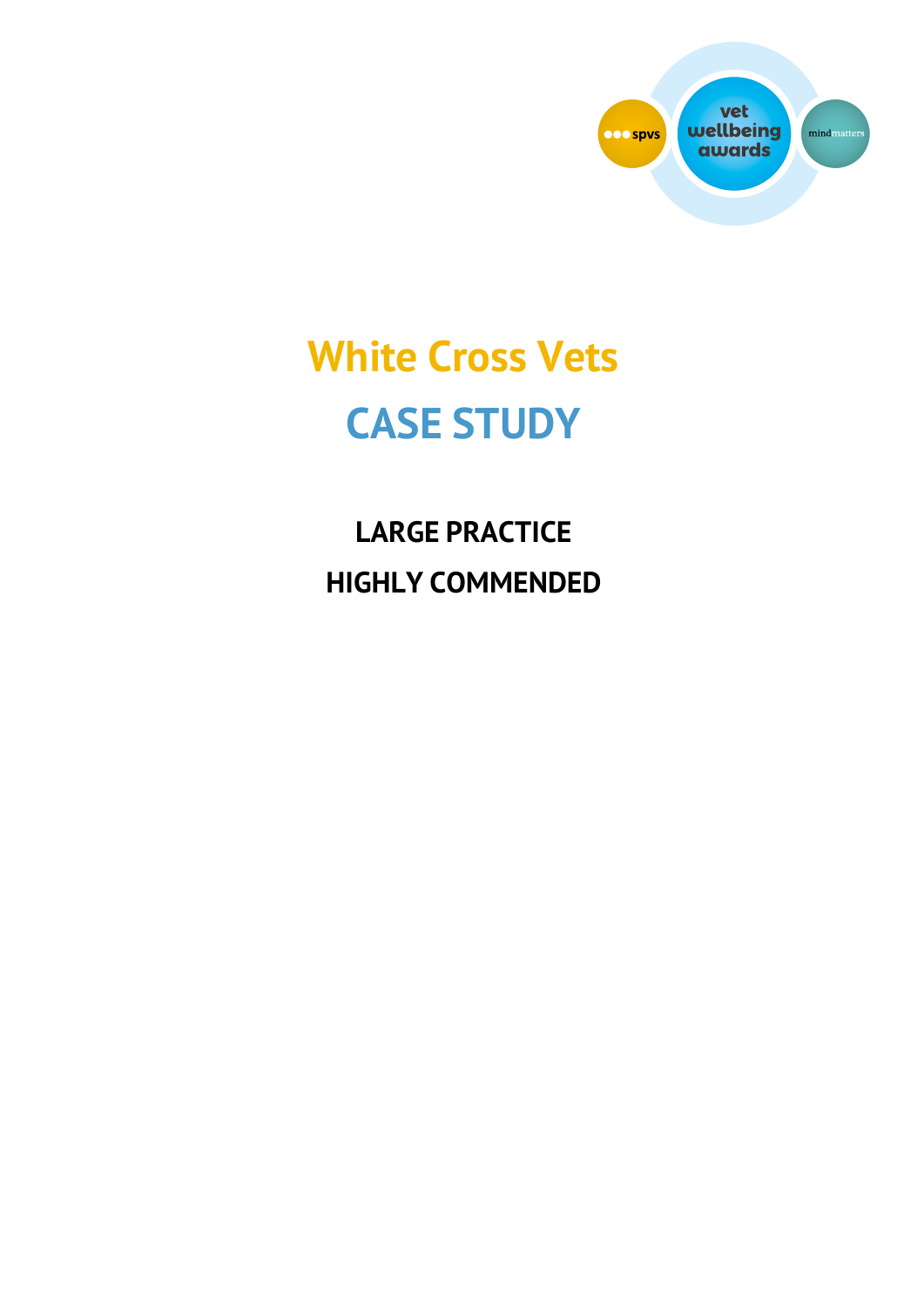# **1.** Promoting physical and psychological health at work

Promoting colleagues' physical and psychological health at work supports wellbeing.

**1.1** What health and safety policies and procedures are in place in your practice? *Give brief details and an example* 

Health and safety is the foundation to wellbeing in our practice. Each practice is equipped with a full health and safety manual, and each practice has two representatives to ensure the policies and procedures within are understood and adhered to, with a clinic director having overall responsibility for its implementation. Team members are introduced to these processes during induction training, either face-to-face or through our online health and safety portal, which ensures they are aware of our procedures. It is important these procedures are not just read and forgotten. Constant monitoring and recording takes place, such as weekly fire alarms tests, and slip, trips and falls inspections. Annual updates, re-training and reviews of risk assessments are key, to ensure everything is up-to-speed.

**1.2** What health initiatives are promoted by the practice (e.g healthy eating, exercise, relaxation, access to natural light and fresh air)? *Give brief details and an example* 

To promote good health and wellbeing, we start by ensuring all team members take their two ten-minute breaks each day, as well as their full thirty-minute lunch, giving them an opportunity to get fresh air should they want it. If these breaks are not happening, our wellbeing champion will discuss this with the team member if. If the team member chooses to stay indoors, air-conditioning, break rooms, plenty of sunlight through the large practice windows and water fountains ensure comfort. We also look to encourage exercise through special initiatives, such as our £50 contribution toward team member's Fitbits. Team members can then compete on our Fitbit leaderboard, a weekly competition across the group, with prizes each week for different challenges. This has led to group dog walks, gym sessions, and lunchtime strolls. We also run a cycle to work scheme, and our My Benefits portal gives team members access to gym memberships, sports equipment, healthy recipes and yoga classes, meaning team members can enjoy every opportunity to stay fit and healthy.

**1.3** Is awareness of mental health promoted by the practice, and how? *Give brief details and an example* 

We recognise the importance mental health awareness. That's why we've run mental health awareness training for the leadership team, followed by stress and sleep hygiene training for all team members. All team members have had the opportunity to complete mindfulness webinars inside or outside of work time. In our weekly e-mail, we include a "Paws for thought" section, which focusses on promoting handy tips for mental wellbeing, advertising initiatives they might get involved in, and outlining how to recognise when others might be struggling. We share initiatives that have taken place about the practices, such as wearing bright socks on mental health awareness day. We also recognise that projects and hobbies outside of work are crucial for mental wellbeing, so we encourage the teams to get involved with the community, and we tell them why - not just to help out, but for their own mental health. Five paid charity days (volunteering for a charity of their choice) are given each year so team members can do this.

**1.4** What stress management initiatives are promoted by the practice? *Give brief details and an example* 

We have promoted a number of initiatives to manage stress in practice. Each practice has an appointed wellbeing champion, who acts as a go-to figure for all the team. As alluded to previously with their monitoring of breaks, our wellbeing champions are trained and encouraged to look out for and intervene when there are signs of over-working and burn-out - this might include increased conflict in the practice. We have also recently introduced our wellbeing days. These days are provided in addition to annual leave and sickness days, and they are in place for when team members need them. In other words, if they are feeling stressed, overworked, or burnt out, they can take a wellbeing day (they must give a week's notice, and if it is more urgent, it is likely to be classed as sickness absence). The idea here is to flag any problems and hit the reset button. For those in need, our our Simply Health scheme provides a professional counselling advice line or face-to-face counselling sessions, and is advertised around the practices.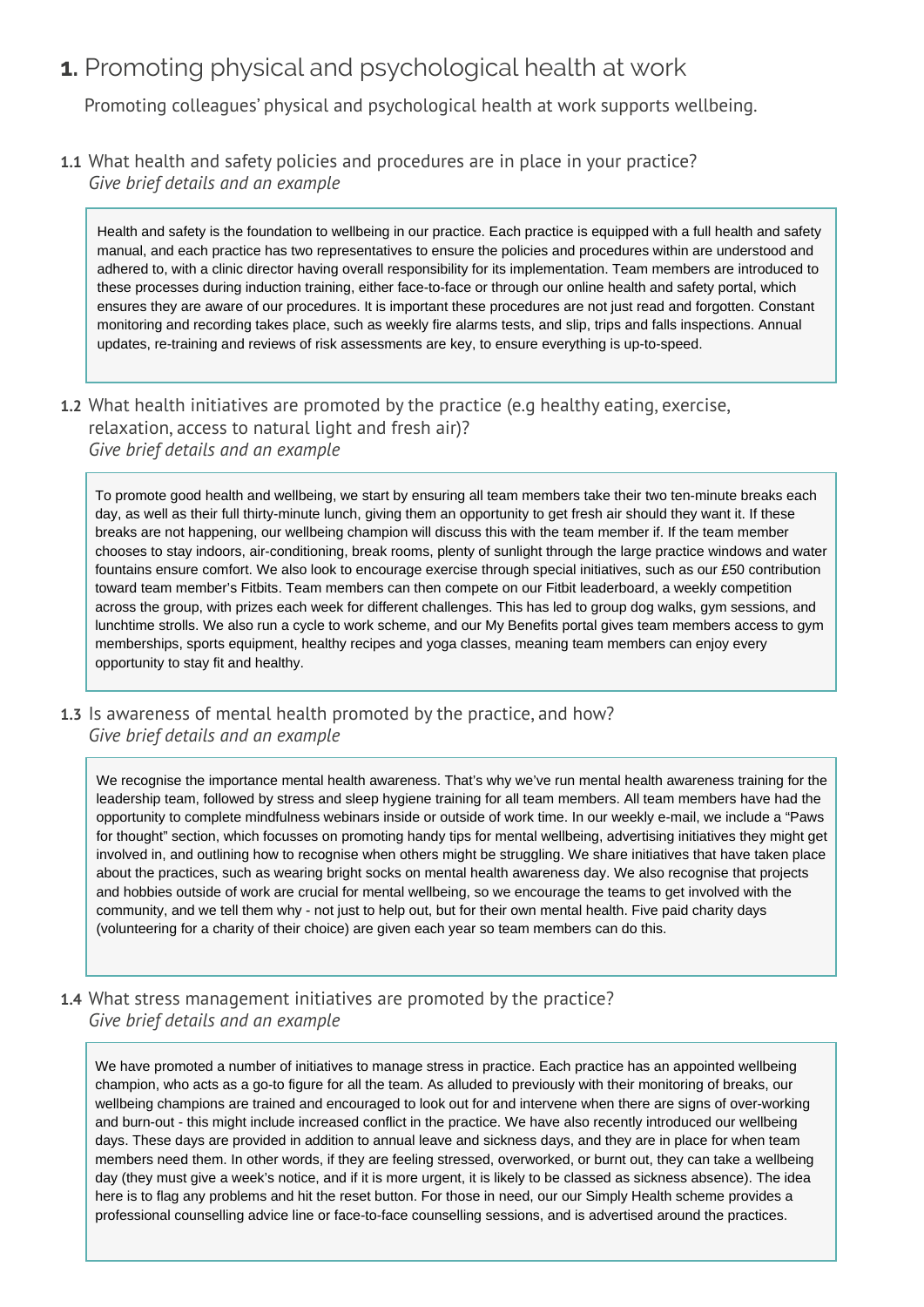#### **1.5** Are colleagues supported during extended sickness absence and on return to work? *Give brief details and an example*

We provide team members with as much support as possible through sickness absence. Regular contact is key. This is between the manager and the team member – ideally by phone every week. Every returning team member will undergo a structured return to work interview with their manager so we can establish how we can support them with any additional requirements they might have, making adjustments accordingly. Examples might include phased returns to work, which we actively encourage to avoid people rushing back before they are well. Adjustments for team members with specific requirements have included stools in consult rooms with for those with musculoskeletal conditions. If required, we may look at a mini-induction for those returning from a long period of absence (e.g. re-training on health and safety protocol).

**1.6** Any additional comments on support of physical and mental health within your practice? *(maximum 150 words)* 

Supporting physical and mental health has been top of the agenda within our group for a number of years, and that's why our systems are thorough. We've been able to establish what does and doesn't work. It starts with the basics, and the implementation of the correct policies and procedures such as generous annual leave allowance and structured breaks. Clarity is key in areas such as not paying overtime and making sure time is taken in lieu instead. The environment is optimised to be pleasant and conductive to good health. Establishing the correct support networks, and encouraging communication about mental health, means people know where to go and are willing to go there. We are then able to add our additional flourishes to help our team to thrive. This includes Fitbit challenges, days off on birthdays, discounts, charity days, bonuses, free treatment for team pets, Easter eggs for children – touches which will either help the team, or let them know that we care.

### **2.** Relationships at work

Co-operation, information sharing, and supportiveness among colleagues are important not just for effective working but also contribute to wellbeing. Good relationships among colleagues can also help people to cope with stressful aspects of their work.

**2.1** Do colleagues have opportunities to take *shared* breaks together during the working day? *If you do not employ any of the job roles listed below, please tick not applicable* 

|  |  | Vets: $\bullet$ yes $\circ$ sometimes $\circ$ no $\circ$ not applicable                      |
|--|--|----------------------------------------------------------------------------------------------|
|  |  | Nurses: $\odot$ yes $\odot$ sometimes $\odot$ no $\odot$ not applicable                      |
|  |  | Reception staff: $\bigcirc$ yes $\bigcirc$ sometimes $\bigcirc$ no $\bigcirc$ not applicable |
|  |  | Support staff: $\bigcirc$ yes $\bigcirc$ sometimes $\bigcirc$ no $\bigcirc$ not applicable   |

**2.2** Does the practice provide opportunities for colleagues to spend time together outside work, if they wish? Do these involve activities to suit different interests and preferences (e.g. people who might prefer to avoid alcohol)? *Give brief details*

Teams organise regular activities outside of work, often making the most of bonuses to do so. From weekend breakfasts to bowling trips, baby showers to afternoons at the local climbing wall, the teams get up to all sorts in their time out of work beyond your standard meal out. Teams also have the opportunity to bond at our annual Congress. This two-day event brings the whole company together, and includes a prestigious awards dinner and a number of hours of CPD from internal and external speakers. It's a wonderful weekend of team building and celebration.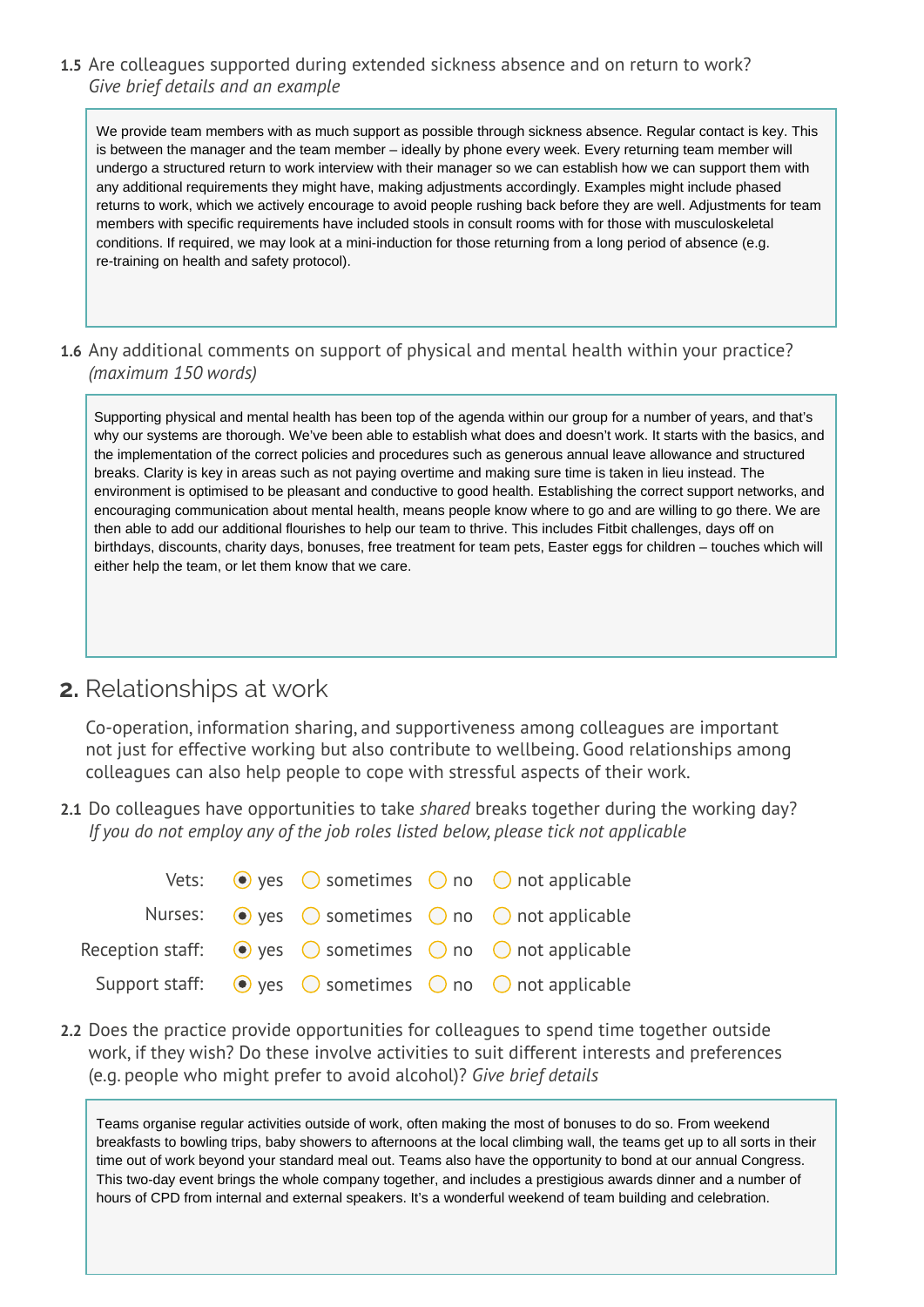**2.3** What mechanisms are used to identify and address any difficulties or conflict between colleagues? *Give brief details and an example* 

To identify issues, monthly one-to-one catch-ups take place between team members and their managers. The wellbeing champion is also available at all times. An open, honest culture is encouraged in weekly meetings to resolve conflict early. Once identified, managers are trained to deal with conflict through our ILM program. They would discuss the conflict with both team members informally, which usually results in a resolution. Just this week, for example, a team member complained that their colleague was arriving late, adding to others' workloads. During informal discussion, it was established that the vet in question had a legitimate reason, and they stayed later to make up for this. This satisfied the complainant. If the conflict hadn't been resolved, our HR team would guide the manager through our formal process.

#### **2.4** Does the practice have a clear policy relating to harassment and bullying at work, including processes for managing allegations of harassment or bullying? *Give brief details and an example*

It is important that team members read and understand our formal policy on bullying and harassment during induction training, so they are aware of what to do if it happens to them, how to report instances they witness, and our expectations of their behaviour. It also encourages them to come forward. Our step by step process would be guided by our HR Manager with the relevant line manager. This would start with an attempt to solve the issue informally, as in one example, where we found the accused team member was not aware their "joking" about another's hairstyle was perceived as bullying, and they stopped immediately. However, where it cannot be solved informally, this matter would be escalated to a formal process. The procedure is available to all, located on our team intranet and in our team handbook.

**2.5** Any additional comments on support of relationships within your practice? *(maximum 150 words)*

Our team are a family. The tone is set when you walk into practice on your first day; pictures of team member's families and their pets line the walls. Team members are team members, never staff; we are all working together to achieve quality care. A service pin is presented on day one and worn with pride. It is touches such as this which create a family culture, the foundation for strong relationships within the team.

Perhaps one of the most powerful ways of ensuring strong working relationships is saying thank you. We equip team members to do this through our own internal currency; the 'Alfie' scheme. Each team member receives five Alfies each month which they can give to colleagues as a means of recognition in addition to saying thank you. Alfies earnt can be donated to charity or exchanged for shopping vouchers, each one being worth £1.

# **3.** Communication at work

Ensuring that colleagues are informed about what is happening at work, and are able to have a say in how work is carried out, contribute to wellbeing. Effective communication is particularly important during periods of change at work.

**3.1** Do colleagues meet regularly – i.e. daily or weekly – to discuss day-to-day work matters? *Give brief details and an example* 

Team meetings occur at least once per week in every practice. The teams have a whiteboard on which they can add topics for discussion that week, and these might range from rotas, to specific working practices. For anyone who misses these meetings, a minute taker is assigned to circulate the outcome. We find this meeting has been crucial in establishing the most efficient working practices – simple changes, such as starting receptionist shifts fifteen minutes prior to opening time, has made a huge difference in reducing stress for certain teams. These meetings are in addition to the aforementioned regular one-to-ones with managers every month, and we provide a template for discussion here, covering personal roles and duties, relationships, and atraining opportunities.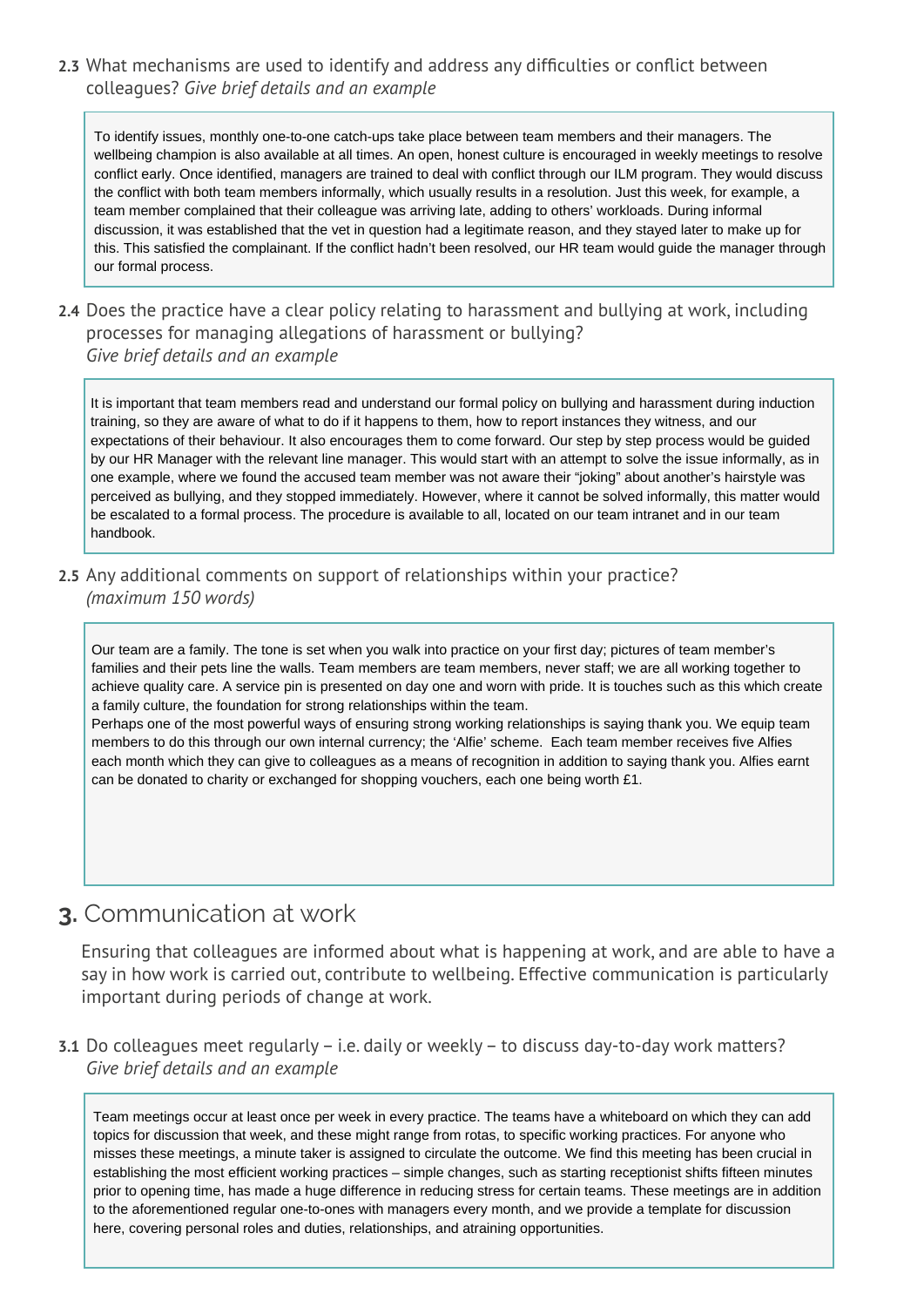**3.2** In the last six months, approximately how many meetings have been held at work for the following groups? *Specify number, or write n/a if not applicable.*



**3.3** Apart from meetings, what other communication channels for colleagues are used in the practice? *Give brief details and an example* 

Each team member is signed up to our weekly electronic team newsletter 'Briefly Connected' and our six-monthly award-winning 'Connected' magazine. These channels ensure our team members keep in touch with what is happening in the organisation - be it birthdays, exciting initiatives within practices, good ideas, or other celebrations such as new team members. The team send in the content each week, so if there is anything they wish to communicate, they can do so - for example, this week, it was details of a recent wedding in Las Vegas! Regular communication also takes place through practice e-mails, Facebook discussion groups (divided by job role, through which team members can discuss ideas as to how things are done around the group), and practice WhatsApp groups.

**3.4** Are all members of the practice team able to have a say in how work is carried out? *Give brief details and an example* 

Managers are trained on the importance of empowerment through our ILM sessions. This means that in each practice, team members are given a say in how work is carried out. In addition, our bi-annual Voice meeting plays a crucial role in encouraging suggestions for change. A different practice hosts the meeting each time, with a representative from each practice attending. They share issues from their practices and together we look for solutions. For example, at one meeting, a practice highlighted that the term 'receptionist' did not do justice to the front of house role. The representatives therefore proposed a new name, which the practices voted upon, and all receptionists were renamed CCCs (Client Care Coordinators). This empowerment is complimented by bi-annual happiness surveys.

**3.5** How do you communicate with staff on extended absence (e.g parental leave, sickness)? *Give brief details and an example* 

Regular phone calls are used to communicate with those on extended absence, and as previously mentioned, this would ideally be once a week. However, we would check in with the team member initially to establish their preferred form of communication – for example, recently a team member asked for some space, so we used text one week, and a phone call the next. The important thing is that we are in touch, and we are open to their needs. Where appropriate, we may arrange a visit to their house, or a meet-up in a local café, to show our support and better establish how else we might be able to help them. During maternity leave, we are very keen to use KIT days. We provide those on maternity, paternity or adoption leave with a £500 "New Arrivals" payment as an additional means of support.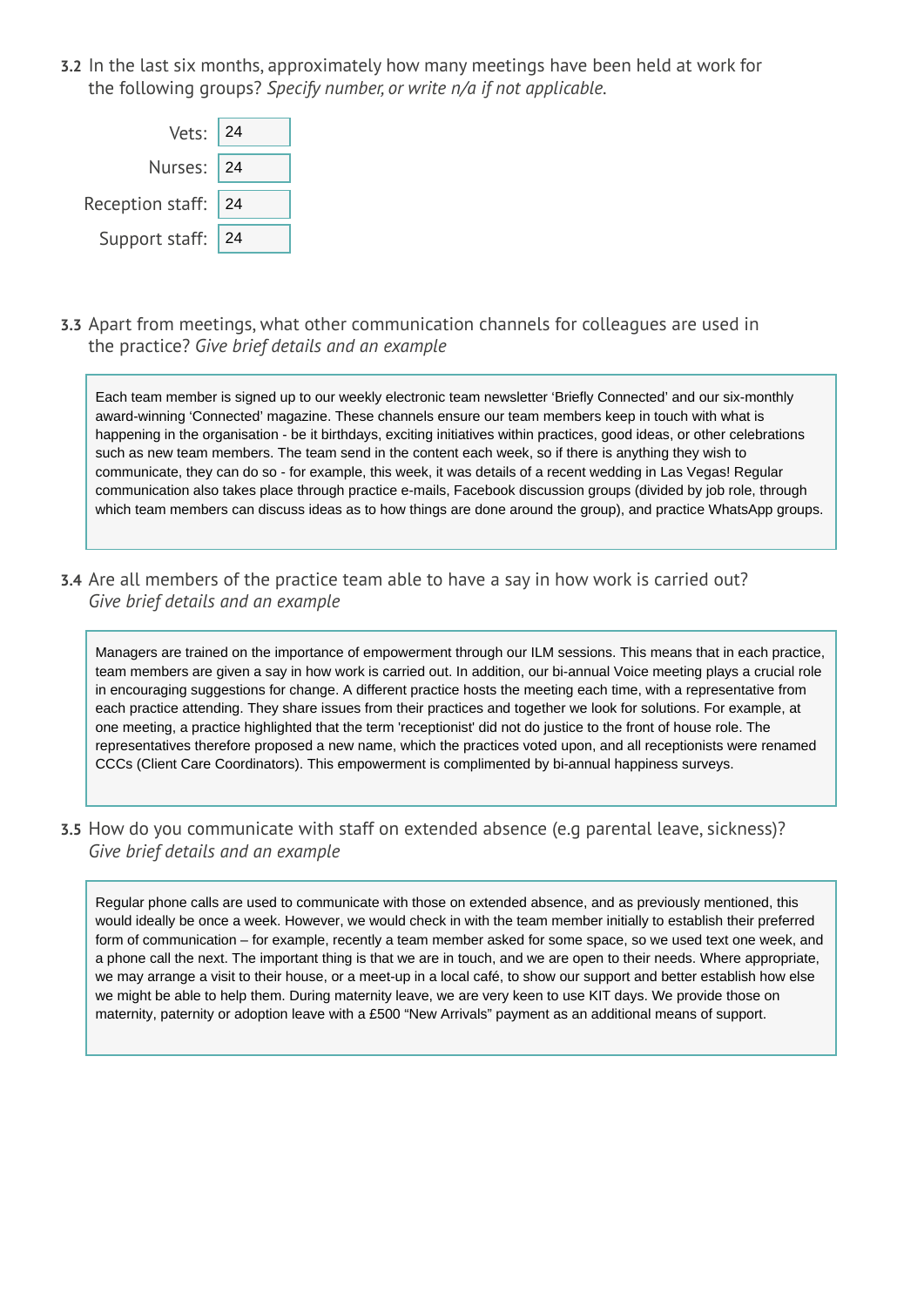#### **3.6** Any additional comments on support of effective communication within your practice? *(maximum 150 words)*

Being multi-site brings its challenges in terms of keeping team members engaged with company life, but we combat this to ensure strong internal interaction and communication across the group, so that the family stays connected. Communication starts from day one with communication of our open culture and business aims. This is through our Principles One training session, a session all new team members take part in to ensure they understand what we are all about and how we function. Posters of the principles can then be seen across practices, again reinforcing our organisational aims.

This is followed up with the initiatives mentioned previously, namely meetings, discussion groups, and weekly bulletins. The final touch is a company-wide congress, which helps to ensure team members from around the country aren't strangers, opening up a platform for discussion going forward through our many mediums.

# **4.** Career development

Support for professional and career development, such as supervision, training, and constructive feedback on performance, are important both for effectiveness at work and wellbeing.

**4.1** How often are appraisals carried out for colleagues in the following groups? *If you do not employ any of the job roles below, please write 'not applicable'.*

| New Graduate Vets:         | 6 months |
|----------------------------|----------|
| Student Veterinary Nurses: | 6 months |
| Vets:                      | 6 months |
| Nurses:                    | 6 months |
| Reception staff:           | 6 months |
| Support staff:             | 6 months |

**4.2** Is induction support provided for new colleagues in the following groups? *If you do not employ any of the job roles listed below, please tick not applicable* 

|                                                                        |  | Vets: $\bullet$ yes $\circ$ no $\circ$ not applicable            |
|------------------------------------------------------------------------|--|------------------------------------------------------------------|
|                                                                        |  | Nurses: $\odot$ yes $\odot$ no $\odot$ not applicable            |
|                                                                        |  | Reception staff: $\bullet$ yes $\circ$ no $\circ$ not applicable |
|                                                                        |  | Support staff: $\bullet$ yes $\circ$ no $\circ$ not applicable   |
| Staff returning from absence:<br>(e.g illness, parental leave, travel) |  | $\bullet$ yes $\circledcirc$ no $\circledcirc$ not applicable    |
| Locum/temporary staff: $\bullet$ yes $\circ$ no $\circ$ not applicable |  |                                                                  |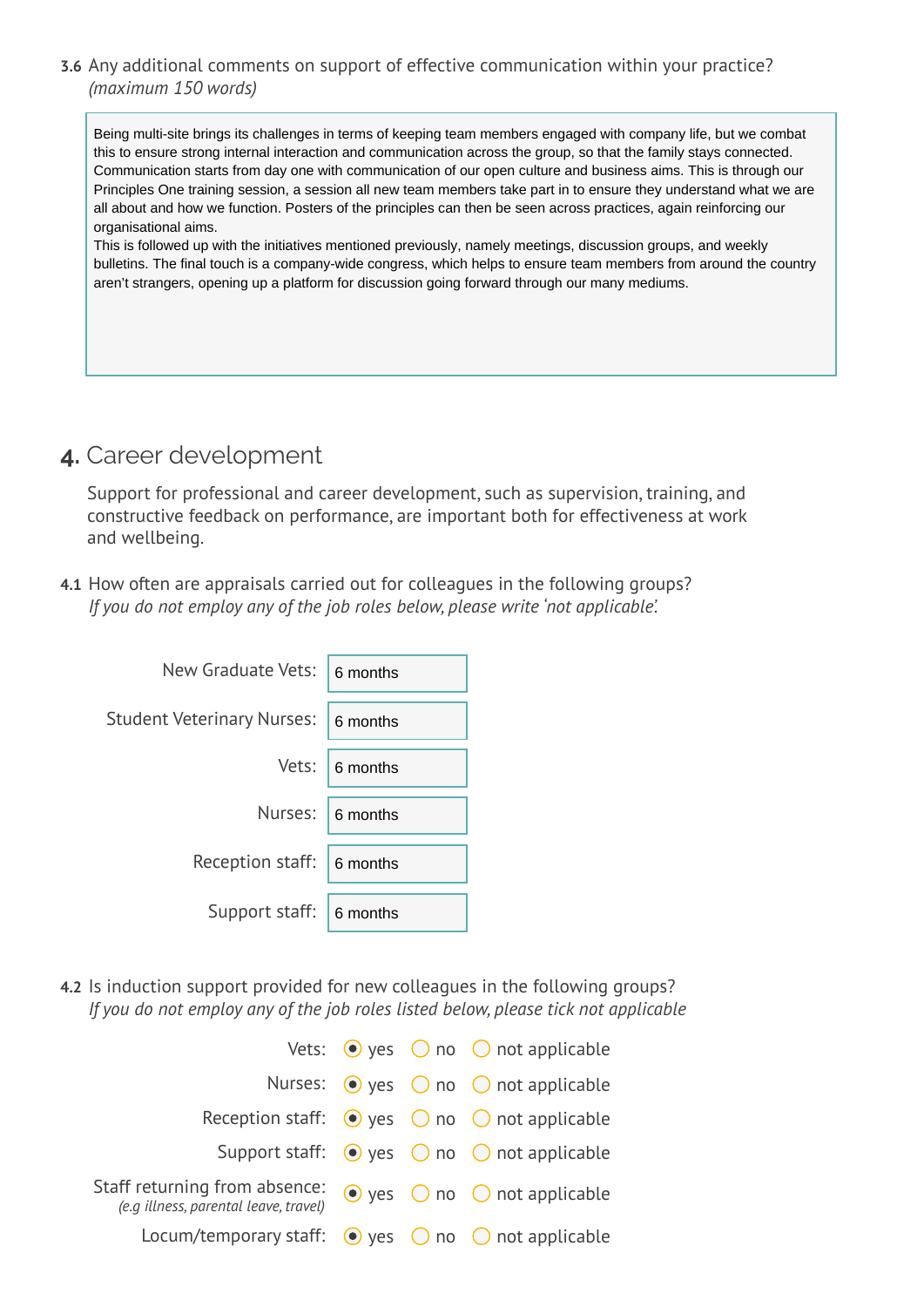**4.3** Are there any mentorship schemes or other support schemes in place for staff? If so, which groups? (e.g new graduates) *Give brief details*

Across the group, we have appointed a number of senior vets for the purpose of supporting newer vets. These more experienced team members are a huge support to the clinic director in mentoring the newest graduates. All of our senior vets and clinic directors attend our Coaching and Mentoring sessions on our ILM program, so they are equipped to do this. Likewise, every student nurse will have a nursing mentor, who is often their learning co-ordinator, but not always. For new CCCs, they will initially shadow, then work alongside an experienced CCC, before they are ready to perform the role solo. They also have the additional support of a team member from Central Support who is a Client Care champion!

**4.4** Does the practice support relevant clinical development training for colleagues in the following groups?

*If you do not employ any of the job roles listed below, please tick not applicable. For each group where you have answered yes, give an example* 

| Vets:<br>not applicable<br>$\bullet$ yes<br>$\bigcirc$<br>no<br>$(\ )$                                                                                                                                                                                                                                                             |
|------------------------------------------------------------------------------------------------------------------------------------------------------------------------------------------------------------------------------------------------------------------------------------------------------------------------------------|
| Each vet is given a £1000 CPD fund and 5 paid CPD days. We also support many through clinical certificates by<br>giving funding and time off. Funded CPD at our annual congress is crucial, too, where we bring external speakers in to<br>train the teams. For example, last year, sessions on rabbit anaesthesia were a big hit. |
| Nurses:<br>$\bullet$ yes $\circ$ no $\circ$ not applicable                                                                                                                                                                                                                                                                         |
| Our nurses have a CPD allowance of £500 and 3 paid CPD days. In addition, many are funded through certificates.<br>Again, our annual congress provides a substantial amount of clinical CPD for all nurses.                                                                                                                        |
| Receptionists: $\odot$ yes $\odot$ no $\odot$ not applicable                                                                                                                                                                                                                                                                       |
| Our CCCs are often given training in veterinary dispensing, providing them with useful clinical skills as front-of-house<br>practitioners. In addition, they are able to attend any sessions at our annual congress that they wish, and they often<br>choose to join the clinical sessions.                                        |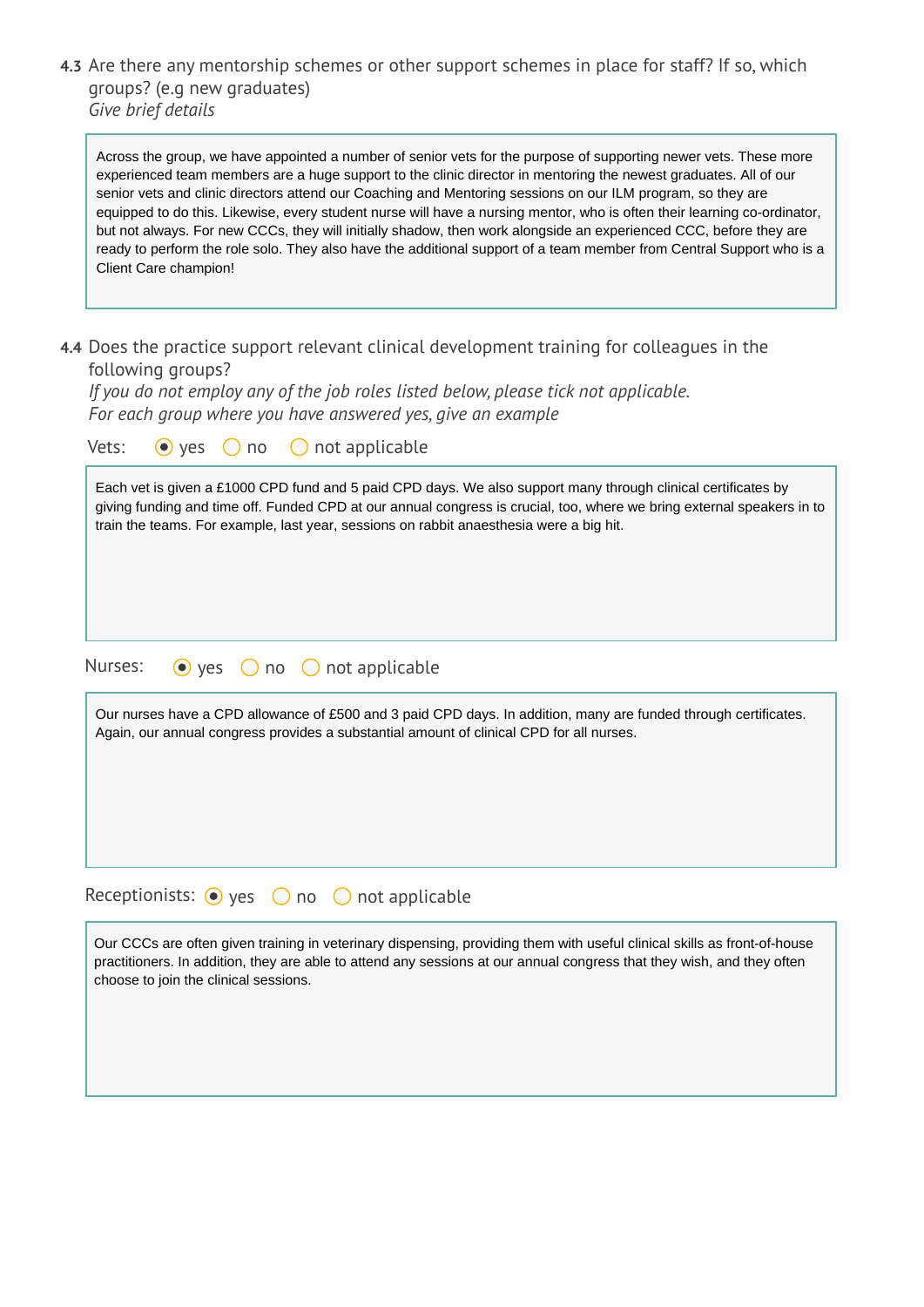| 4.5 Does the practice support relevant non-clinical development training for colleagues in |  |
|--------------------------------------------------------------------------------------------|--|
| the following groups?                                                                      |  |

*If you do not employ any of the job roles listed below, please tick not applicable. For each group where you have answered yes, give an example* 

| Vets:<br>$\bullet$ yes             | $\bigcirc$ not applicable<br>$\bigcirc$ no                                                                                                                                                                                                                                                                                                                                                                                                                                                                                                                                                                                                                                                                                               |
|------------------------------------|------------------------------------------------------------------------------------------------------------------------------------------------------------------------------------------------------------------------------------------------------------------------------------------------------------------------------------------------------------------------------------------------------------------------------------------------------------------------------------------------------------------------------------------------------------------------------------------------------------------------------------------------------------------------------------------------------------------------------------------|
| the sessions back in the practice. | Veterinary surgeons enjoy ample funded opportunities to develop non-clinically. Take for example our recent series of<br>lunchtime sessions based around communication styles, helping them to communicate with both fellow team members<br>and clients. At our Congress, internal and external speakers provide non-clinical sessions on topics such as reducing<br>stress and developing practice culture. Clinic directors and senior vets attend sessions for and work toward a fully<br>funded ILM qualification - a diploma in some cases. This involves monthly coaching with an external provider, as well<br>as quarterly training sessions as a group. Example topics include coaching and mentoring, so the team benefit from |
| Vet Nurses:                        | $\bigcirc$ no $\bigcirc$ not applicable<br>$\bullet$ yes                                                                                                                                                                                                                                                                                                                                                                                                                                                                                                                                                                                                                                                                                 |
|                                    | As well as the sessions at our congress mentioned previously, we often fund our veterinary nurses through<br>non-clinical CPD. For example, following her appraisal, one nurse undertook a fully funded diploma in health and<br>safety. Head nurses also attend our ILM sessions alongside the clinic directors and senior vets.                                                                                                                                                                                                                                                                                                                                                                                                        |
| Reception staff:                   | $\bullet$ yes<br>$\bigcirc$ not applicable<br>$\bigcirc$ no                                                                                                                                                                                                                                                                                                                                                                                                                                                                                                                                                                                                                                                                              |
| House Congress.                    | All client care co-ordinators have had the opportunity to complete NVQs in customer service in the last three years.<br>Additionally, they attend non-clinical sessions at our congress, and we had ten CCCs attend the Onswitch Front of                                                                                                                                                                                                                                                                                                                                                                                                                                                                                                |
| Support staff:                     | not applicable<br>$\bullet$ yes<br>no<br>$\left( \quad \right)$                                                                                                                                                                                                                                                                                                                                                                                                                                                                                                                                                                                                                                                                          |
|                                    | For support staff, CPD requirements are established through appraisals. There is no set allowance here, the training is<br>based on need, but if a team member is keen to develop, we rarely say no. For example, one team member started<br>their level 3 CIPD certificate in HR. Another attends regular training sessions regarding vetspace, before she then<br>comes back to train the practice teams. Upskilling and passing on learnings is key in helping support practices.                                                                                                                                                                                                                                                     |

**4.6** How are good performance and colleagues' achievements recognised by the practice? *Give brief details and an example* 

Our annual congress is used as our opportunity to recognise top performance and achievement. The Awards dinner takes place on the Saturday night, with awards such as Nurse of the Year being voted for by team members. On a more day-to-day level, we use our aforementioned "Alfie" scheme so team members can say thank you and well done to one another. Clinic director and team bonuses are also a crucial part of celebrating success. These monetary rewards - awarded for meeting targets such as wellness plan sales - are often put towards gifts, with one team recently purchasing a smoothie maker for their practice kitchen!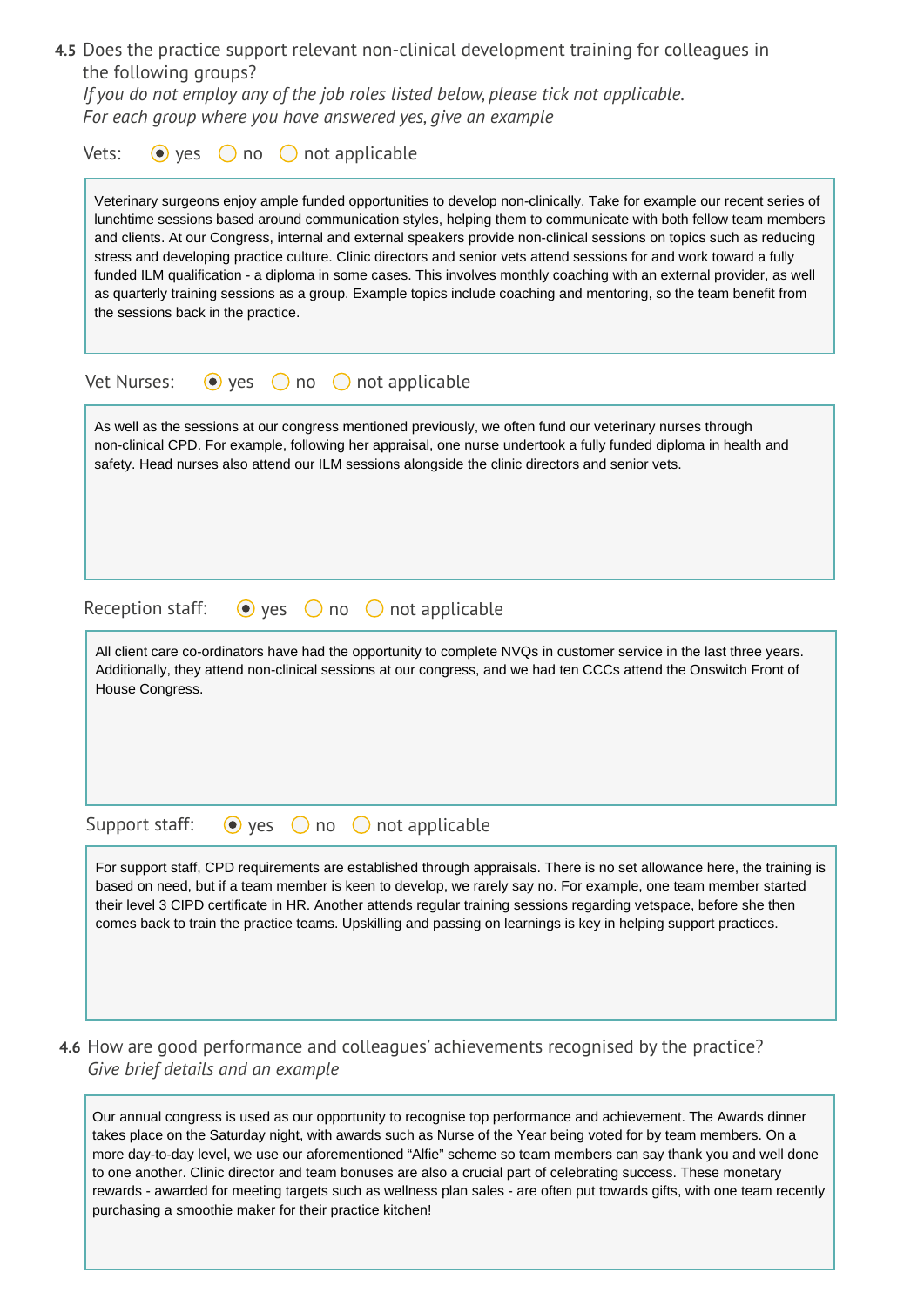**4.7** Any additional comments on support of professional and career development within your practice? *(maximum 150 words)*

We recognise that development and progression is key to both practice success and team member engagement. We use our appraisal system to establish training need, and provide suggested training areas and funding accordingly. Training is not considered a cost, here, but an investment into the skills and quality of care we can provide. That's why we make it easy, and are willing to invest heavily, in training and development.

# **5.** Workload and work scheduling

Veterinary work can involve high workload, long working days, and working unsocial hours, including on-call working. Managing these effectively is important for wellbeing.

**5.1** Do colleagues have opportunities for regular breaks during the working day? *If you do not employ any of the job roles listed below, please tick not applicable* 

|  |  | Vets: $\bullet$ yes $\circ$ sometimes $\circ$ no $\circ$ not applicable                      |
|--|--|----------------------------------------------------------------------------------------------|
|  |  | Nurses: $\odot$ yes $\odot$ sometimes $\odot$ no $\odot$ not applicable                      |
|  |  | Reception staff: $\bigcirc$ yes $\bigcirc$ sometimes $\bigcirc$ no $\bigcirc$ not applicable |
|  |  | Support staff: $\bigcirc$ yes $\bigcirc$ sometimes $\bigcirc$ no $\bigcirc$ not applicable   |

**5.2** Are individuals' workloads monitored and, if necessary, revised? *Give brief details and an example* 

Ensuring workload is manageable is an ongoing process. It starts with a clearly defined job description. In each appraisal, team members review their job descriptions. This ensures they are working within the demands of their own role, and tasks might be re-distributed accordingly to maintain a manageable workload. It also means that recruitment can begin at an earlier stage where appropriate. We rely on our wellbeing champions here, too, to look for signs of burnout and stress, indicators that a workload is too high. When a team member took two of the aforementioned wellbeing days in a month, for example, this was a red flag for the wellbeing champion. We were able to run through their daily workload with them, establish it was too high, and alter things accordingly.

**5.3** Do work schedules allow adequate recovery from work between one working day and the next? *Give brief details and an example* 

Our policies are designed to allow time for recovery and rest, helping to improve productivity. For example, team members must take any extra hours worked back in lieu during that month – the next day wherever feasible. Vets must adhere to four-day weeks. We have no out-of-hours, and all team members take the aforementioned regular rest breaks (with two 10-minute breaks plus lunch). If a break is needed for whatever reason, there is no shortage of opportunity to take it. Paid days for funeral attendance and emergencies help to relieve the stresses of life events, as do our wellbeing days. Annual leave cannot be carried over into the next holiday year, ensuringit is taken. This is in addition to our holiday purchase programme, a day off for birthdays, our peternity leave initiative - four days of leave to settle their new pets into their homes – and charity days.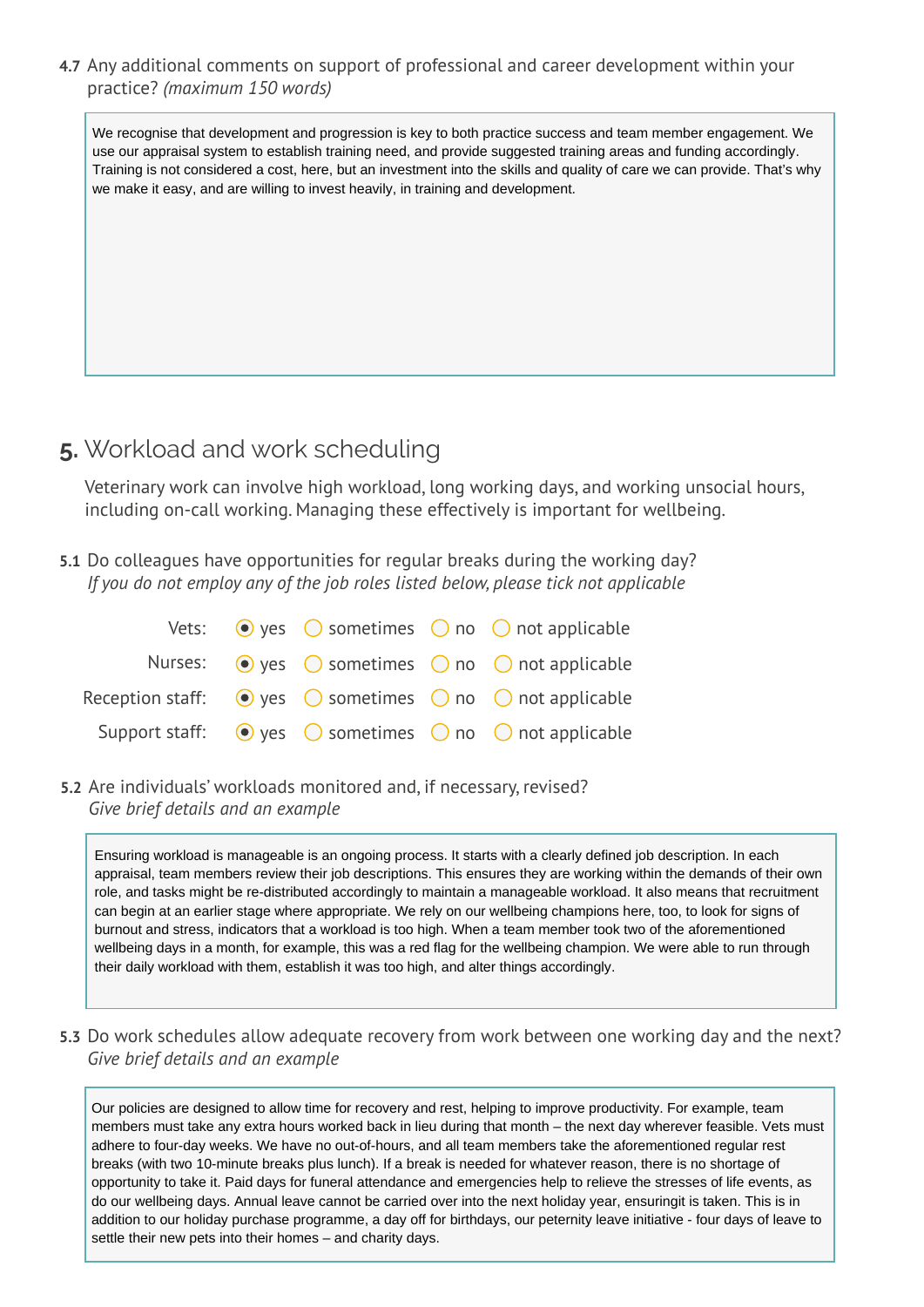#### **5.4** How is colleagues' work-life balance supported? *Give brief details and an example*

It is the nature of veterinary practice that opening hours are long, but a work life balance is still possible. Rotas are discussed during team meetings to accommodate requests, with team members alternating between early and later shifts. Consecutive weekends of work are only taken in exceptional circumstances and time is always taken back the following week regardless – small touches such as taking time back on a Friday to extend the weekend are always appreciated. As per legislation, team members can request flexible working, and we listen, allowing team members to blend work and life effectively. One example of this was a new mother returning from maternity leave, who was granted early shifts only. These initiatives are in addition to the aforementioned opportunities for days off.

**5.5** Any additional comments on support of workload and work scheduling within your practice? *(maximum 150 words)*

We understand that our team want to provide the best quality care they can give to pets, and to do so, they need to be refreshed and ready to work. It is a communication process, where we encourage them to engage with us through appraisals to ensure the workload is at a sustainable level. We've learnt through feedback what works to help create this manageable workload – so that's the enforced TOIL, the additional days off, the regular rest breaks. It is a fast-paced environment, but we do what we can to ensure team members aren't swept off their feet!

# **6.** Work Demands & Work Conditions

Veterinary work can involve specific demands, such as working with distressed or discourteous clients, patient cases that are stressful, and lone working. Managing these demands effectively supports wellbeing.

**6.1** Is training in working with clients provided for team members?

|  | Vets: $\bullet$ yes $\circ$ no $\circ$ not applicable                   |
|--|-------------------------------------------------------------------------|
|  | Nurses: $\odot$ yes $\odot$ no $\odot$ not applicable                   |
|  | Reception staff: $\bigcirc$ yes $\bigcirc$ no $\bigcirc$ not applicable |
|  | Support staff: $\bullet$ yes $\circ$ no $\circ$ not applicable          |

**6.2** How are colleagues supported in the event of client complaints? *Give brief details and an example* 

That's why team members receive access to online pet bereavement training to ensure they are comfortable in supporting clients at the most difficult times. If a client does complain, we have strict complaints procedure in place, which the team member is introduced to during induction, and can refer to and fall back on as a support. For example, following a recent complaint about a vet's attitude during a consult, the vet followed the procedure by discussing options with the clinic director. The vet then attempted to solve the issue with an informal chat and apology to the client. The client was satisfied after the apology. If they hadn't been, the vet would have informed them that they had to submit the complaint in writing to the clinic director. All correspondence would then take place in writing to ensure full records, protecting the team member.